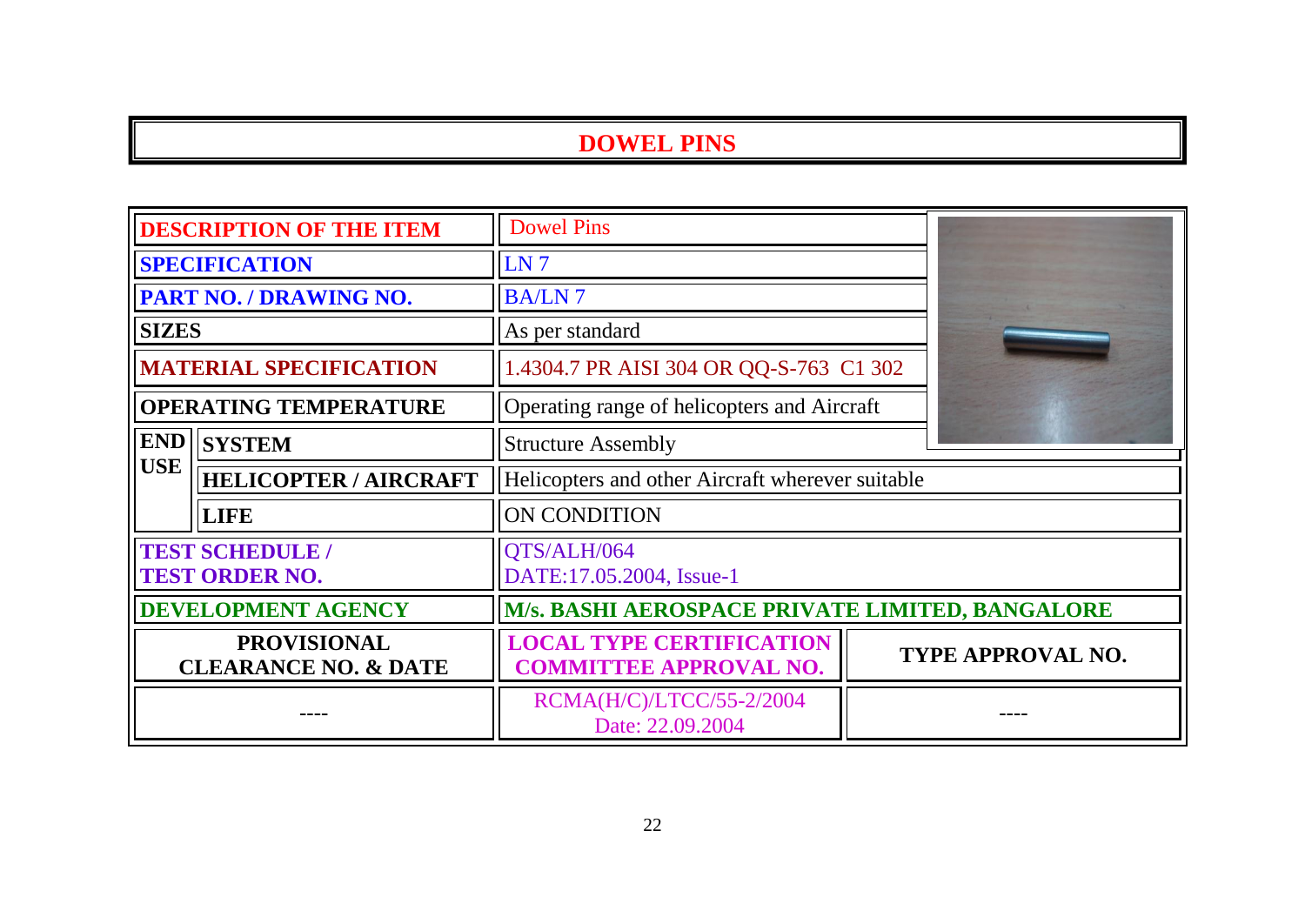### **PARALLEL PINS**

| <b>DESCRIPTION OF THE ITEM</b>                        |                              | <b>Parallel Pins</b>                                             |                          |
|-------------------------------------------------------|------------------------------|------------------------------------------------------------------|--------------------------|
| <b>SPECIFICATION</b>                                  |                              | <b>DIN-6325</b>                                                  |                          |
| PART NO. / DRAWING NO.                                |                              | <b>BA/DIN-6325</b>                                               |                          |
| <b>SIZES</b>                                          |                              | As per standard                                                  |                          |
| <b>MATERIAL SPECIFICATION</b>                         |                              | SAE 4340 OR 35NC6 OR SAE 4337                                    |                          |
| <b>OPERATING TEMPERATURE</b>                          |                              | Operating range of helicopters and Aircraft                      |                          |
|                                                       | <b>SYSTEM</b>                | <b>Structure Assembly</b>                                        |                          |
| <b>END</b><br><b>USE</b>                              | <b>HELICOPTER / AIRCRAFT</b> | Helicopters and other Aircraft wherever suitable                 |                          |
|                                                       | <b>LIFE</b>                  | ON CONDITION                                                     |                          |
| <b>TEST SCHEDULE /</b><br><b>TEST ORDER NO.</b>       |                              | QTS/ALH/064<br>Date:17.05.2004, Issue-1                          |                          |
| <b>DEVELOPMENT AGENCY</b>                             |                              | M/s. BASHI AEROSPACE PRIVATE LIMITED, BANGALORE                  |                          |
| <b>PROVISIONAL</b><br><b>CLEARANCE NO. &amp; DATE</b> |                              | <b>LOCAL TYPE CERTIFICATION</b><br><b>COMMITTEE APPROVAL NO.</b> | <b>TYPE APPROVAL NO.</b> |
|                                                       |                              | RCMA(H/C)/LTCC/55-2/2004<br>Date: 22.09.2004                     |                          |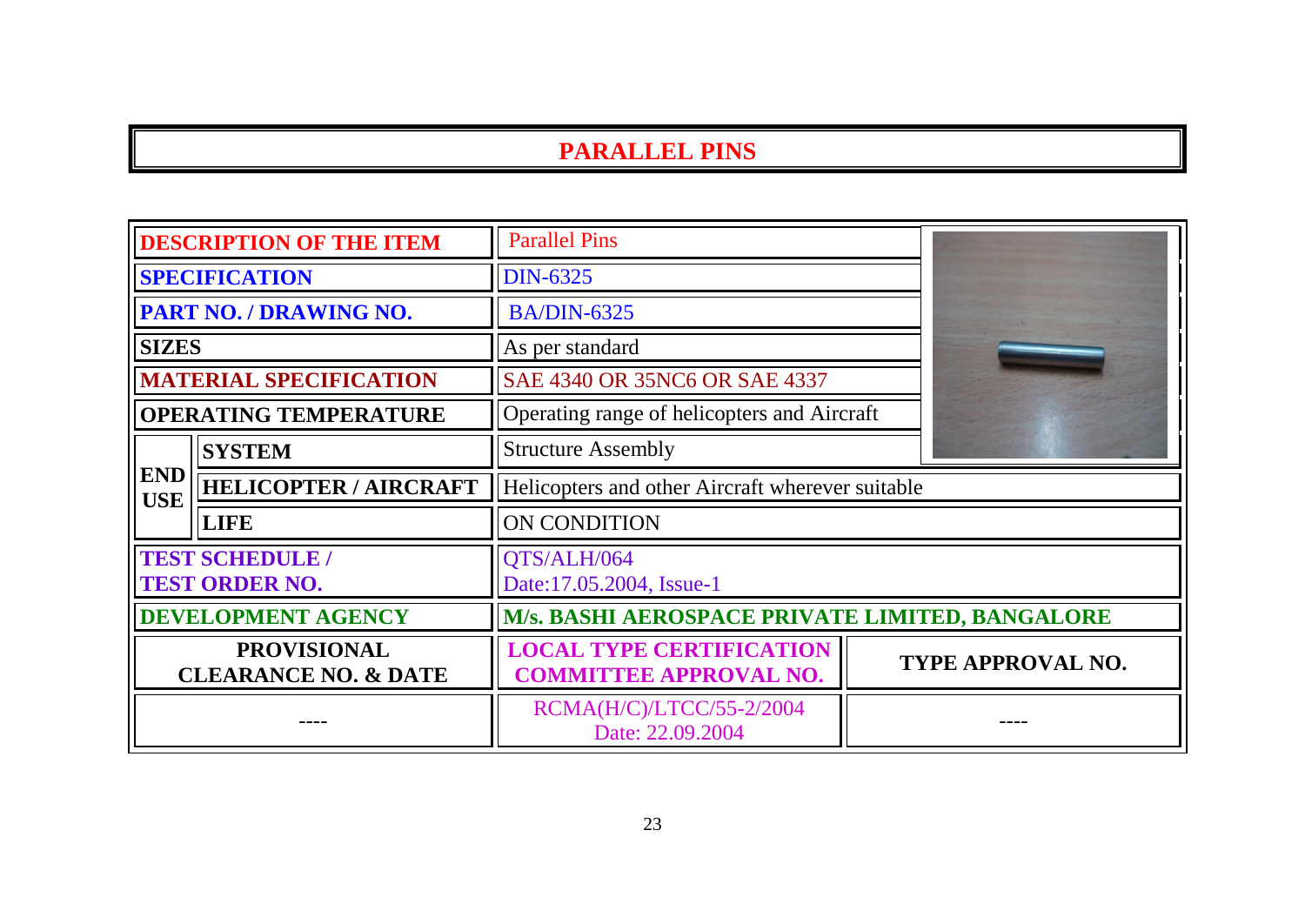### **SPLIT PIN**

| <b>DESCRIPTION OF THE ITEM</b>                        |                                                  | Split Pin-L 23310                                                |                          |  |
|-------------------------------------------------------|--------------------------------------------------|------------------------------------------------------------------|--------------------------|--|
| <b>SPECIFICATION</b>                                  |                                                  | L23310                                                           |                          |  |
| <b>PART NO. / DRAWING NO.</b>                         |                                                  | IS 549 / ASN532.05 (L23310)                                      |                          |  |
| <b>SIZES</b>                                          |                                                  | As per Customer Spec./requirement<br>IS 229 Mild Steel           |                          |  |
| <b>MATERIAL SPECIFICATION</b>                         |                                                  |                                                                  |                          |  |
| <b>OPERATING TEMPERATURE</b>                          |                                                  | Operating temperature of Aircraft/<br>helicopters                |                          |  |
|                                                       | <b>SYSTEM</b>                                    | <b>Structure Assembly</b>                                        |                          |  |
| <b>END</b><br><b>USE</b>                              | <b>HELICOPTER / AIRCRAFT</b>                     | Helicopters and other Aircraft wherever suitable                 |                          |  |
|                                                       | <b>LIFE</b>                                      | ON CONDITION                                                     |                          |  |
|                                                       | <b>TEST SCHEDULE /</b><br><b>TEST REPORT NO.</b> | ALH-IND-004<br>Date: 01.05.1999                                  |                          |  |
| <b>DEVELOPMENT AGENCY</b>                             |                                                  | SHRI JAYASURIYA ENTERPRISE, CHENNAI                              |                          |  |
| <b>PROVISIONAL</b><br><b>CLEARANCE NO. &amp; DATE</b> |                                                  | <b>LOCAL TYPE CERTIFICATION</b><br><b>COMMITTEE APPROVAL NO.</b> | <b>TYPE APPROVAL NO.</b> |  |
|                                                       |                                                  | RCMA(H/C)/LTCC/55-2/2007<br>Date: 22.12.2009                     |                          |  |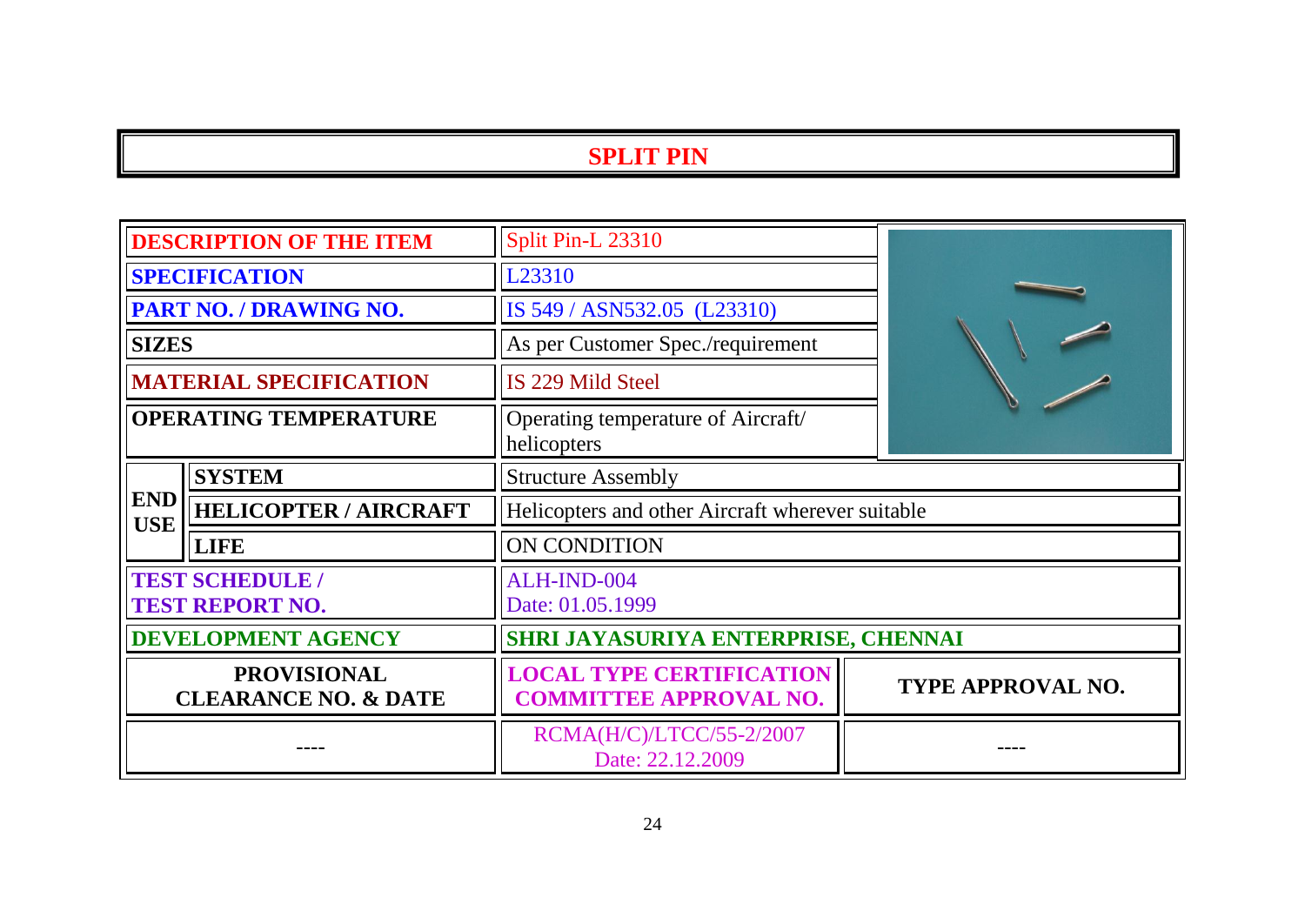# **SPLIT PIN**

| <b>DESCRIPTION OF THE ITEM</b>                        |                              | Split Pin-IS:549                                                                                    |                          |
|-------------------------------------------------------|------------------------------|-----------------------------------------------------------------------------------------------------|--------------------------|
| <b>SPECIFICATION</b>                                  |                              | <b>AISI 304</b>                                                                                     |                          |
| <b>PART NO. / DRAWING NO.</b>                         |                              | IS 549 - 304                                                                                        |                          |
| <b>SIZES</b>                                          |                              | As per IS 549 / As per Customer Spec.                                                               |                          |
| <b>MATERIAL SPECIFICATION</b>                         |                              | <b>AISI 304 Stainless Steel</b>                                                                     |                          |
| <b>OPERATING TEMPERATURE</b>                          |                              | Operating temperature of Aircraft/<br>helicopters                                                   |                          |
| <b>END</b>                                            | <b>SYSTEM</b>                | Structure/Integration of Systems and<br><b>LRUs</b>                                                 |                          |
| <b>USE</b>                                            | <b>HELICOPTER / AIRCRAFT</b> | Helicopters and other Aircraft wherever suitable                                                    |                          |
|                                                       | <b>LIFE</b>                  | ON CONDITION                                                                                        |                          |
| <b>TEST SCHEDULE /</b><br><b>TEST REPORT NO.</b>      |                              | ALH/IND/004<br>Date: 01.05.1999                                                                     |                          |
| DEVELOPMENT AGENCY                                    |                              | SHRI JAYASURIYA ENTERPRISE, CHENNAI                                                                 |                          |
| <b>PROVISIONAL</b><br><b>CLEARANCE NO. &amp; DATE</b> |                              | <b>LOCAL TYPE CERTIFICATION</b><br><b>COMMITTEE APPROVAL NO.</b>                                    | <b>TYPE APPROVAL NO.</b> |
|                                                       |                              | $RCMA(H/C) / 55-2 / 2007$<br>Date: 30.05.2007<br>RCMA(H/C) / LTCC / 55-2 / 2007<br>Date: 07.06.2007 |                          |